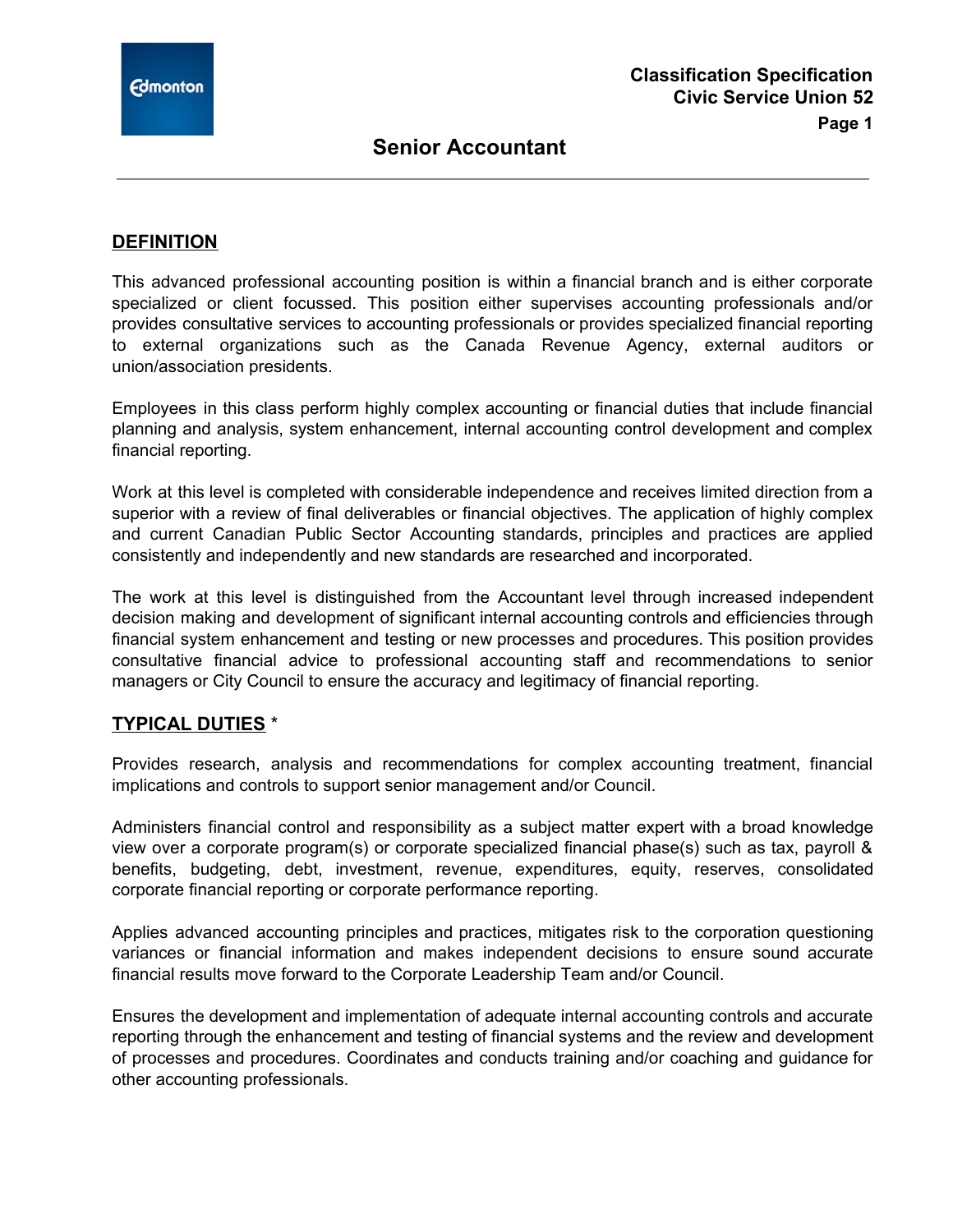

# **Senior Accountant**

Ensures consistency in the application of accounting policies, processes and procedures. Ensures accuracy and completeness over operating and/or capital expenditures and financial reporting. Provides financial advice and expertise in account reconciliation, asset capitalization, funding and budget variances and acts as a subject matter expert in area of specialization.

Leads, analyzes, reviews and delivers the non-consolidated business area package which involves individual complex accounting and team supervision to produce financial reports through balance sheet reconciliation for an assigned client area.

Leads, analyzes and reviews capital projects to ensure proper accounting treatment, including asset capitalization. Uses professional judgement to determine revenue recognition, application of capital funding and grant reporting.

#### **KNOWLEDGE, ABILITIES AND SKILLS**

Thorough knowledge of relevant frameworks, acts, and policies including the Canadian Public Sector Accounting Standards and principles kept current through the CPA certification

Thorough knowledge and proficiency with various accounting and financial systems and their interrelationships to support accounting operations

Thorough knowledge of financial reporting, information systems, processes, policies, procedures and models that support a large public sector accounting practice

Thorough knowledge of the application of data processing in the maintenance and analysis of financial data

Ability to analyze and predict the impact of strategic and operational decisions on financial results

Ability to apply mentoring / coaching skills to promote, develop and maintain an effective working environment

Ability to effectively communicate and effectively maintain working relationships

Ability to recommend a level of financial reporting necessary for different users including the ability to interpret financial reporting results for stakeholders

Ability to evaluate management information requirements and identify trends and develop forecasts

Ability to evaluate needs and recommend improvements to reporting systems and identify complex and specialized financial reporting requirements

Ability to assess the entity's risk assessment processes and establish supporting internal controls

Ability to develop and evaluate information inputs for operational plans, budgets and forecasts

Ability to prepare, analyze or evaluate operational plans, budgets and forecasts and interpret results